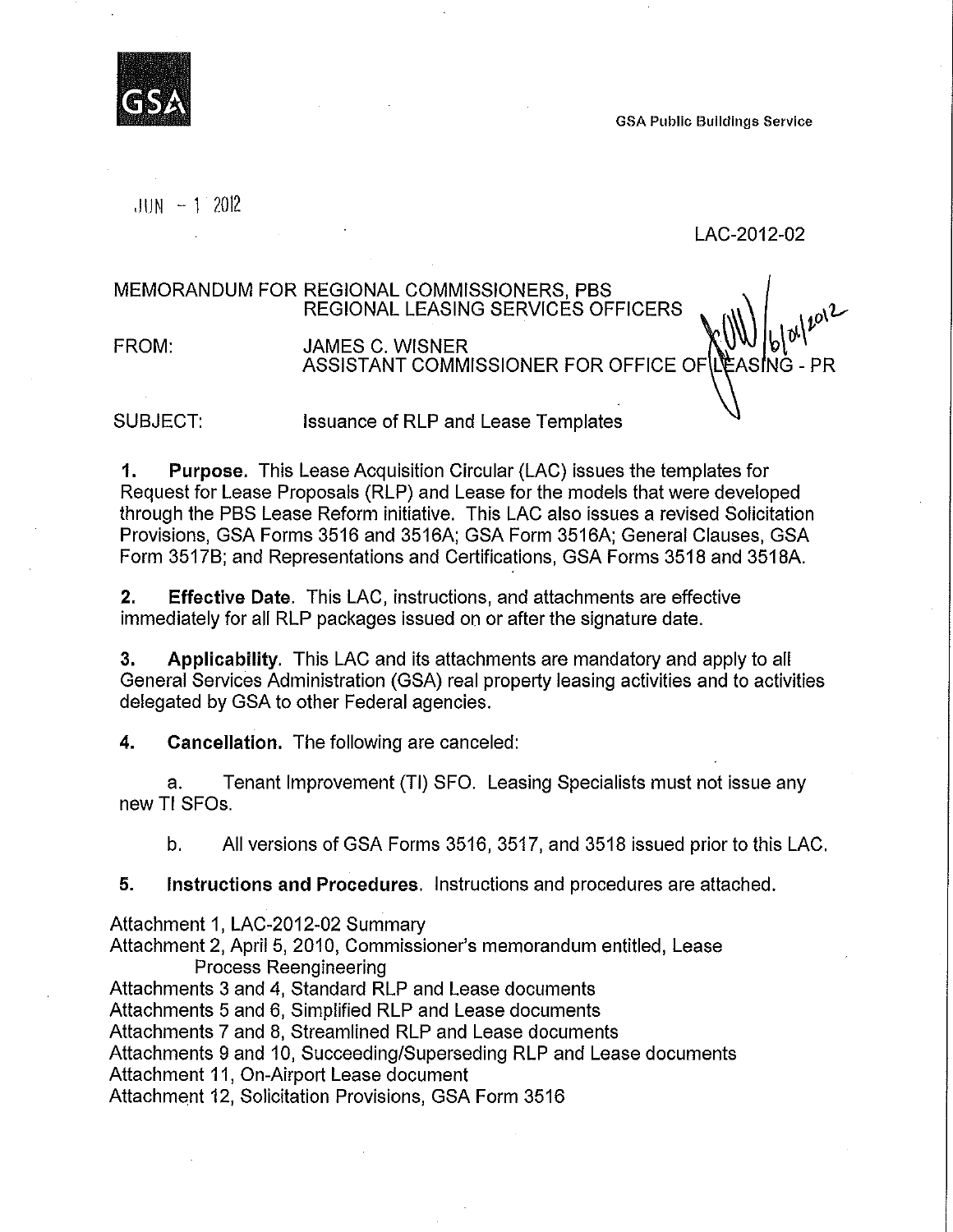

GSA Public Buildings Service

Attachment 13, Solicitation Provisions - Simplified, GSA Form 3516A Attachment 14, General Clauses, GSA Form 35178 Attachment 15, Representations and Certifications, GSA Form 3518 Attachment 16, Representations and Certifications, GSA Form 3518A

full blatzan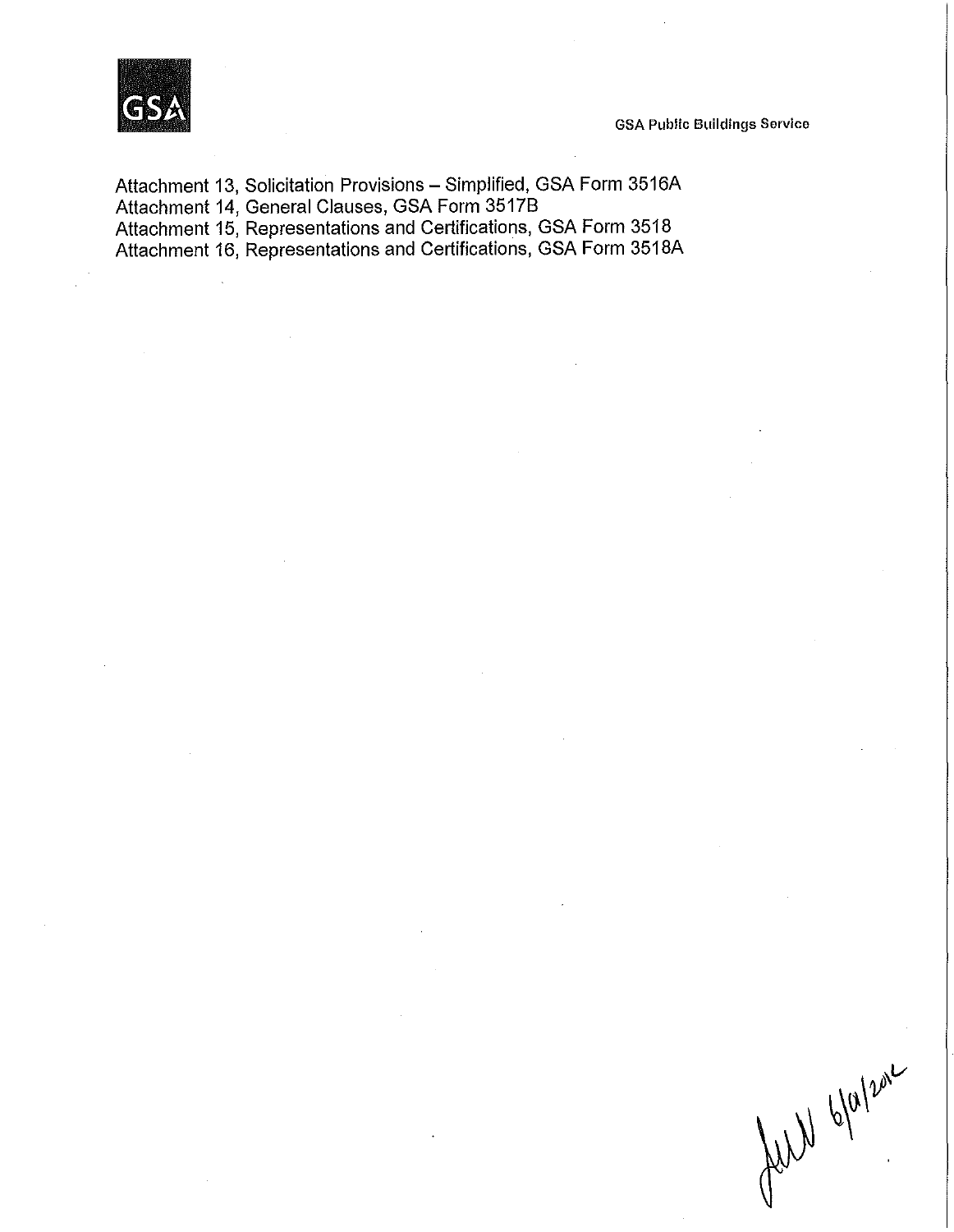# LAC-2012-02 **SUMMARY**

Introduction: Lease models have tailored the lease acquisition documents to the size, complexity, and security level of the lease transaction. This includes dividing the solicitation for offers into two documents, a Request for Lease Proposals (RLP) and Lease for each model except the On-Airport model that does not use an RLP. More detailed guidance on the application of these models and the associated processes and templates can be found at the National Office of Leasing Google site.

The five models are:

- Standard
- Simplified,
- Streamlined,
- Succeeding/Superseding, and
- On-Airport.

## 1. Standard Lease.

a. GSA Forms R101C, Standard Request for Lease Proposal (RLP); and L201C, Standard Lease; replace the Tenant Improvement Solicitation for Offers (TI SFO).

b. The Standard RLP and Lease are included in this LAC as Attachments 3 and 4.

c: The Standard RLP and Lease require the attachment of the latest versions of GSA Form 3516, Solicitation Provisions (Attachment 12); GSA Form 3517B, General Clauses (Attachment 13) and GSA Form 3518 or 3518A, Representations and Certifications (Attachments 14 and 15).

d. When the acquisition does not fall within the parameters of other lease models, the more detailed Standard RLP and Lease must be used. They cover, for example, the complexities of extensive tenant alterations, lease construction, Leadership in Energy and Environmental Design (LEED) certifications, and best value trade-off procedures that apply to many leases, both large and small.

## 2. Simplified Lease.

a. GSA Forms R101A, Simplified RLP; and L201A, Simplified Lease; replace the GSA Form 3626, U.S. Government Lease for Real Property (Short Form).

b. The Simplified RLP and Lease are included in this LAC as Attachments 5 and 6.

c. The Simplified RLP and Lease require the attachment of the latest versions of . GSA Form 3516A, Solicitation Provisions and GSA Form 3518A, Representations and Certifications. The Simplified RLP and Lease do not require attachment of a General Clauses form. All required General Clauses language is either in the body of the Lease or incorporated by reference.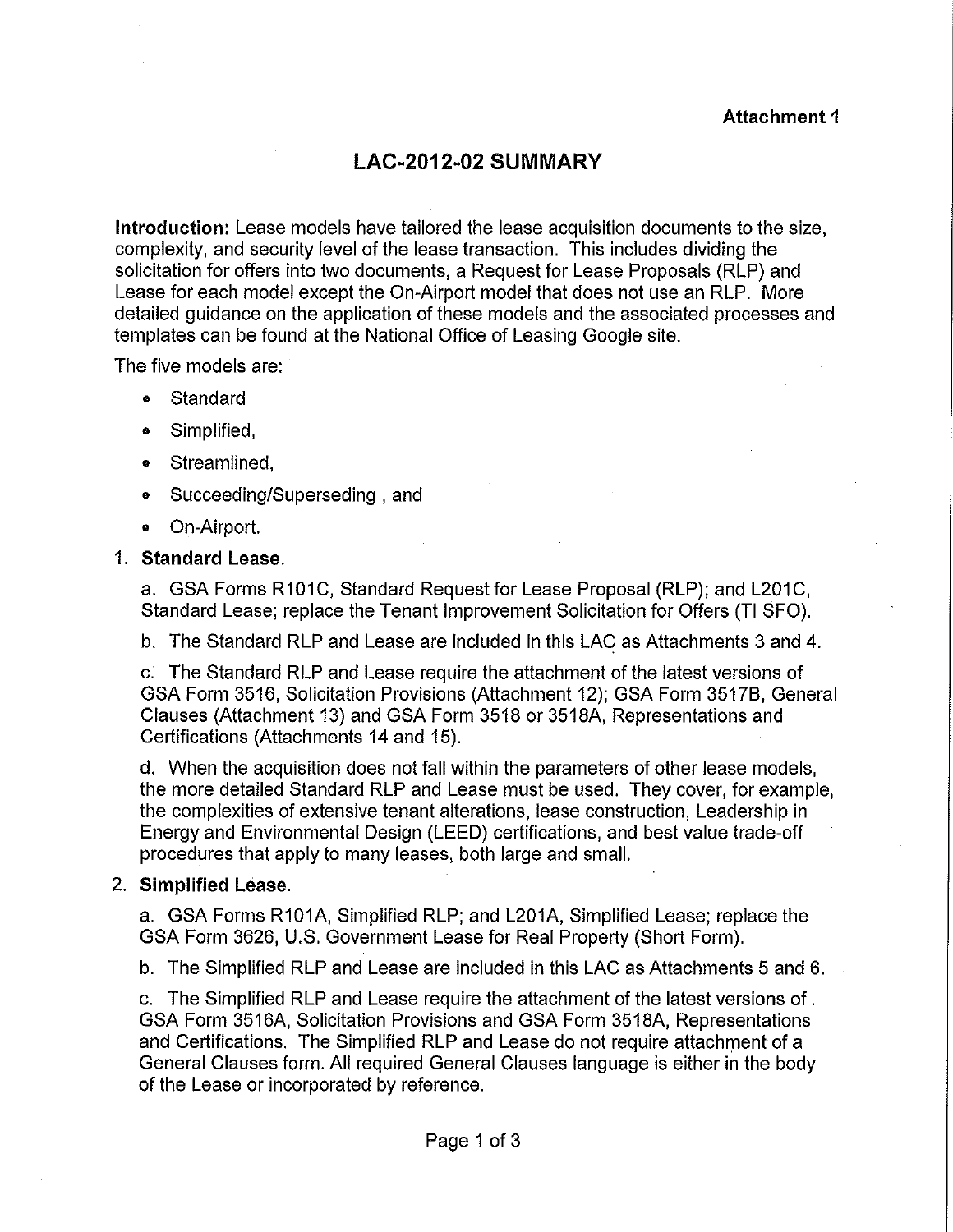d. The Simplified Lease model is for leases that do not exceed the simplified lease acquisition threshold and fall within Interagency Security Committee security levels I and II. Do not use the simplified model for leases requiring lease construction, best value trade-off, or LEED certifications.

e. The GSA Form 3626, U.S. Government Lease for Real Property (Short Form), may not be used except for parking leases and emergency leases at the discretion of the Lease Contracting Officer. When the Form 3626 is used, it must be used with GSA Form 3516, Solicitation Provisions; GSA Form 3517B, General Clauses; and GSA Form 3518A, Representations and Certifications. The LCO may strike provisions or clauses that are not required due to the dollar threshold.

#### 3. Streamlined Lease.

a. GSA Forms R101B, Streamlined RLP and L201B, Streamlined Lease, have been designed to support small to mid-size leases up to \$500,000 average net annual rent and ISC security levels I-III.

b. The Streamlined RLP and Lease are included in this LAC as Attachments 7 and 8.

c. The Streamlined RLP and Lease require the attachment of the latest versions of GSA Form 3516, Solicitation Provisions; GSA Form 3517B, General Clauses; and GSA Form 3518 or 3518A, Representations and Certifications.

d. Do not use the Streamlined Lease for models requiring lease construction or best value trade-off.

## 4. Succeeding/Superseding Lease.

a. GSA Forms R102, Succeeding/Superseding RLP, and L202, Succeeding/Superseding Lease, have been designed specifically for delivery of sole source succeeding and superseding leases.

b. The Succeeding/Superseding RLP and Lease are included in this LAC as Attachments 9 and 10.

c. The Succeeding/Superseding RLP and Lease require the attachment of the latest versions of GSA Form 3516, Solicitation Provisions; GSA Form 3517B, General Clauses; and GSA Form 3518 or 3518A, Representations and Certifications.

d. The Succeeding/Superseding lease model is appropriate when it is in the best interest of the Government to stay in place and when there are no significant changes in square footage or extensive tenant improvements contemplated. For succeeding or superseding lease actions requiring either significant changes in square footage or extensive tenant improvements, other model RLP and Lease documents must be used.

e. Do not use the Succeeding/Superseding lease model for leases requiring LEED certifications or for competitive replacement lease actions.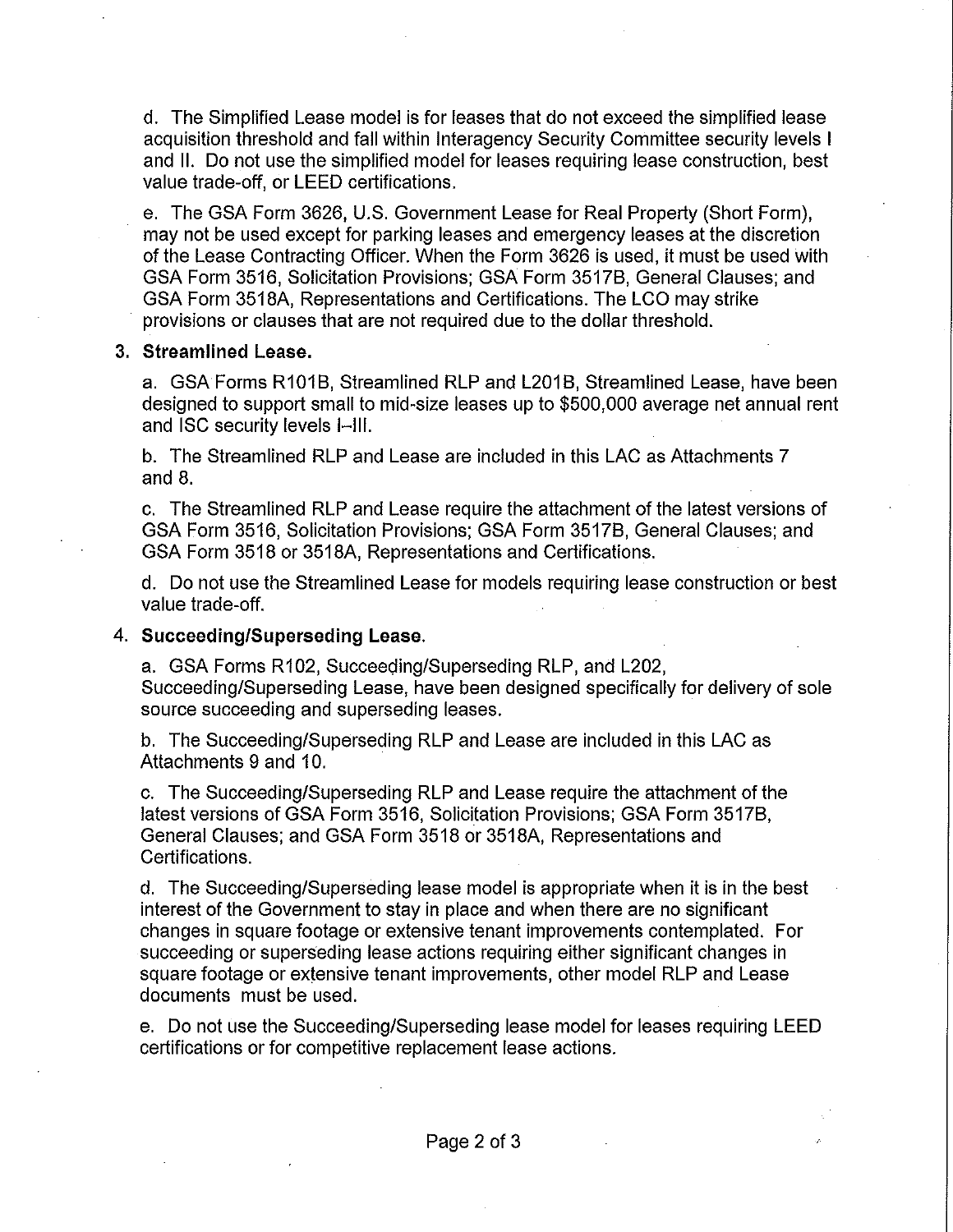## 5. **On-Airport Lease.**

a. GSA Form L201, On-Airport Lease, accommodates the special circumstances of on-airport leases.

b. The on-airport lease is included in this LAC as attachment 11.

c. The On-Airport Lease requires the attachment of the General Clauses, GSA Form 35178 and Representations and Certifications, GSA Form 3518 or 3518A.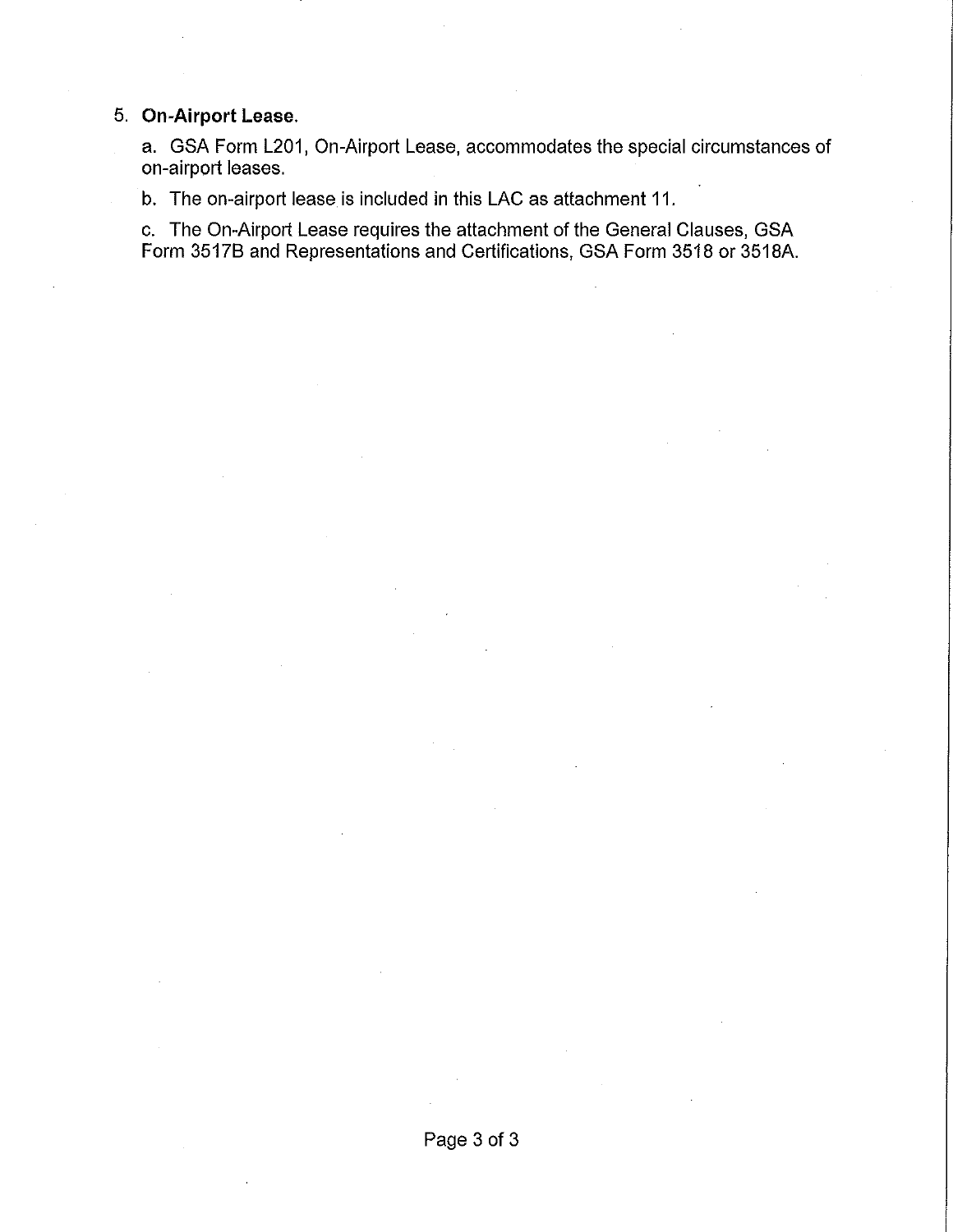## **COVER PAGE FOR ATTACHMENTS 2 THROUGH 16**